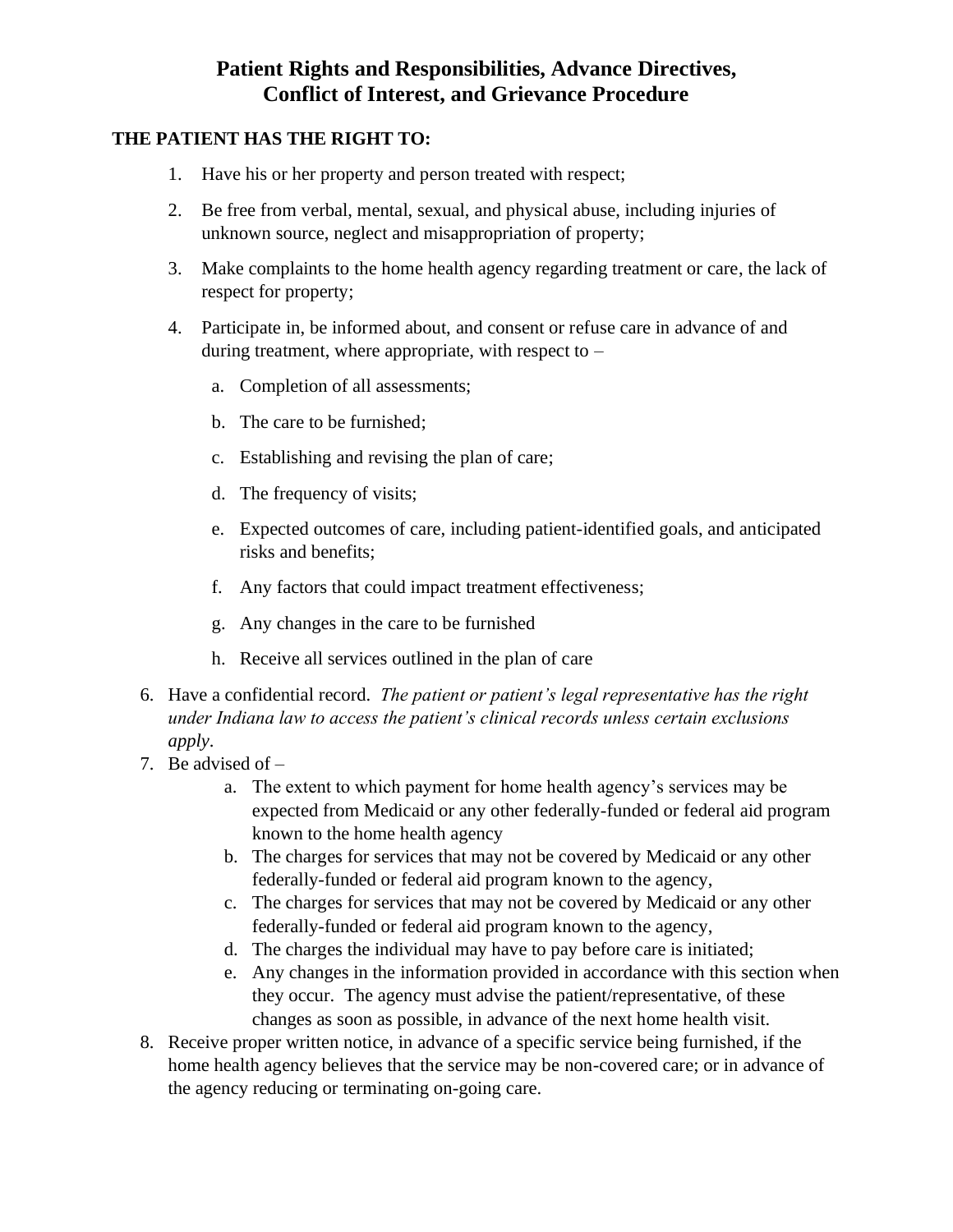- 9. Be advised of the state toll free home health telephone hot line, its contact information, its hours of operation.
- 10. Be advised of the names, addresses, and telephone numbers of the following Federallyfunded and state-funded entities that serve the area where the patient resides:
	- a. Agency on Aging,
	- b. Center for Independent Living,
	- c. Protection and Advocacy Agency,
	- d. Aging and Disability Resource Center; and
	- e. Quality Improvement Organization
- 11. Be free from any discrimination or reprisal for exercising his or her rights or for voicing grievances to the home health agency or outside entity.
- 12. Be informed of the right to access auxiliary aids and language services.

## **PATIENTS HAVE THE RESPONSIBILITY TO:**

- 1. Provide complete and accurate information to the best of their knowledge about present complaints, past illness(es), hospitalizations, pain, medications, allergies and other matters relating to their health.
- 2. Remain under a doctor's care while receiving Agency services.
- 3. Notify agency of perceived risks or unexpected changes in their condition (e.g., hospitalization, changes in the plan of care, symptoms to be reported, pain, homebound status or change of physician).
- 4. Follow the plan of care and instructions.
- 5. Ask questions about their care, treatment and service or other instruction they do not understand what they are expected to do.
- 6. Discuss pain, pain relief options, worries and concerns about pain medication with staff or appropriate medical personnel.
- 7. Tell agency if visit schedule needs to be changed due to medical appointment, family emergencies, etc.
- 8. Tell agency if your insurance coverage changes.
- 9. Promptly meet financial obligations and responsibilities agreed upon with the agency.
- 10. Follow the organization's policies and procedures.
- 11. Inform agency of the existence of, and any changes made to, advance directives.
- 12. Tell agency of any problems or dissatisfaction with the services provided.
- 13. Provide a safe and cooperative environment for care to be provided (such as keeping pets confined, not smoking or putting weapons away during care).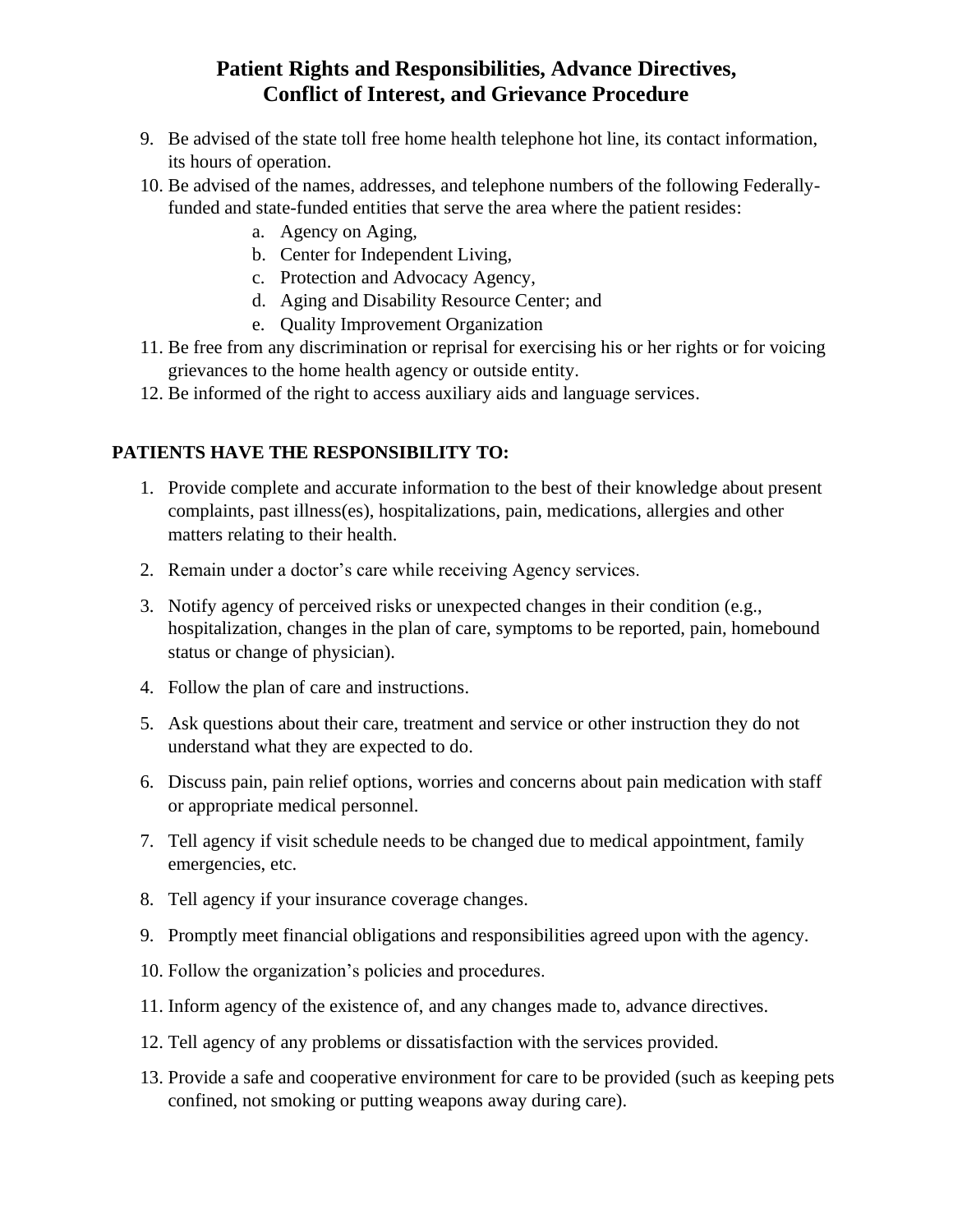- 14. Show respect and consideration for agency staff and equipment.
- 15. Carry out mutually agreed responsibilities.

#### **Advance Directives**

Advance Directives – documents that allow people to choose what kind of medical care they wish to have in the event they are unable to make those decisions themselves. An advance directive can also designate or name someone else to make medical decisions for a person if the person is incapacitated. For example, Living Will, and Durable Power of Attorney for Health Care.

#### **Do Not Resuscitate**

DNR (Do Not Resuscitate) – a healthcare order that tells medical professionals not to perform CPR. CPR (cardio-pulmonary resuscitation) refers to medical procedures used to restart a person's heart and breathing when that person suffers heart failure.

#### **Durable Power of Attorney**

Durable Power of Attorney for Health Care – one type of advance directive that is a signed, dated, and witnessed paper that appoints someone else to make the medical decisions for a person in the event he or she becomes incapacitated. This can include instruction about medical treatment the person wants to avoid.

## **Living Will**

Living Will – one type of advance directive that states the medical care a person wants, or doesn't want, in case he or she becomes unable to make those decisions him- or herself. It is called a Living Will because it takes effect while the person is still living.

Healing Hands HHA always respects and encourages patient self-determination. Patients or their surrogates are encouraged and assisted to be active participants in the decision-making process regarding care, treatment and services through education, inquiry and assistance as requested.

The agency provides each patient with information regarding Advance Directives and a description of applicable state law at the time of admission. This information is provided in writing and in a manner that is understandable to the patient/ family/legal representative. A copy of the patient's Advance Directive is maintained in the medical record.

*The nurse/skilled licensed therapist will document in the medical record admission form whether or not the patient has completed an Advance Directive, whether a copy of the Advance Directive has been obtained, and that the patient/family/legal representative has been provided with information concerning Advance Directives during the admission process. The Clinical*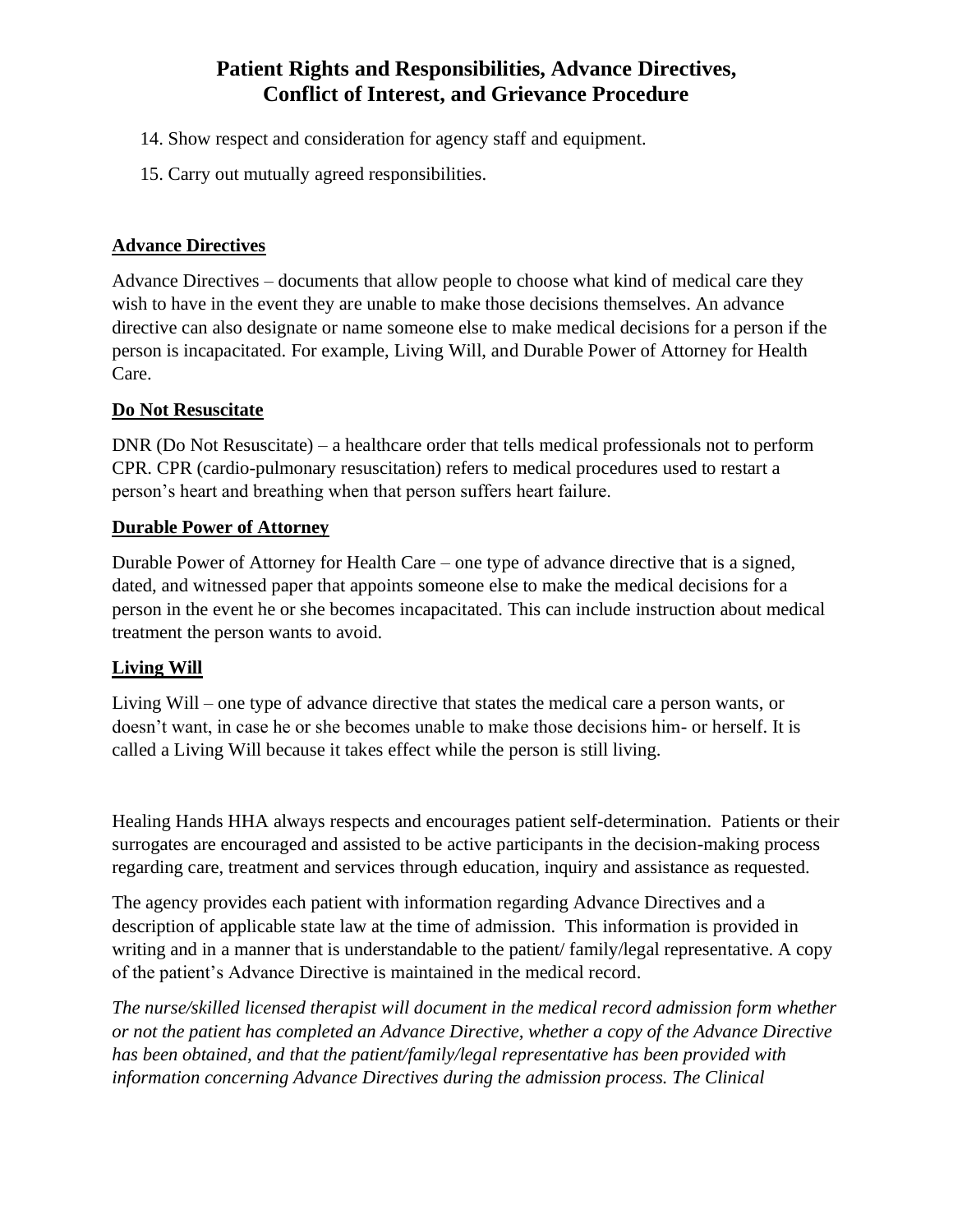*Supervisor then will convey this information to all members of the healthcare team and the physician.*

#### **GRIEVANCE PROCEDURE**

Any complaint or grievance may be made in writing or by a telephone call to the Administrator at the following address/phone number, Monday through Friday from 9:00 a.m. to 4:00 p.m.:

> Linda List, RN, Administrator Healing Hands Home Health  $216 E 9<sup>th</sup> St$ Anderson, IN 46016 (765) 400.9701

The agency will respond to the complaint in writing within fourteen (14) days of the date of receipt of the complaint.

Patient can contact the State's Home Care Hotline which receives complaints or questions about local home care agencies, or implementations of Advance Directives. Their hours are 8:15 a.m. to 4:45 p.m., Monday to Friday and they may be reached at 1.800.246.8909. An answering machine is available 24 hours a day and will record a call after 4:30 p.m. Patient can also lodge complaints and/or grievances with the Consumer Protection Division of the Attorney General's office, the Commissioner of the State Department of Public Health or with any other person or agency.

Patient can report abusive, neglectful, or exploitive practices to the Indiana central abuse hotline at 1.800.992.6978, Monday through Friday from 8:00 a.m. to 4:30 p.m.

## **CONFLICT OF INTEREST**

A conflict of interest may occur when the leadership or staff enter into a relationship with another organization or individual(s) which, in its content or process may adversely affect or have the appearance of adversely affecting the staff's commitment to the HHA and to the culture of safety and quality.

Conflicts of interest may include, but are not limited to:

- relationships
- associations or business dealings with vendors, suppliers, other healthcare organizations or individuals.

All agency staff will: